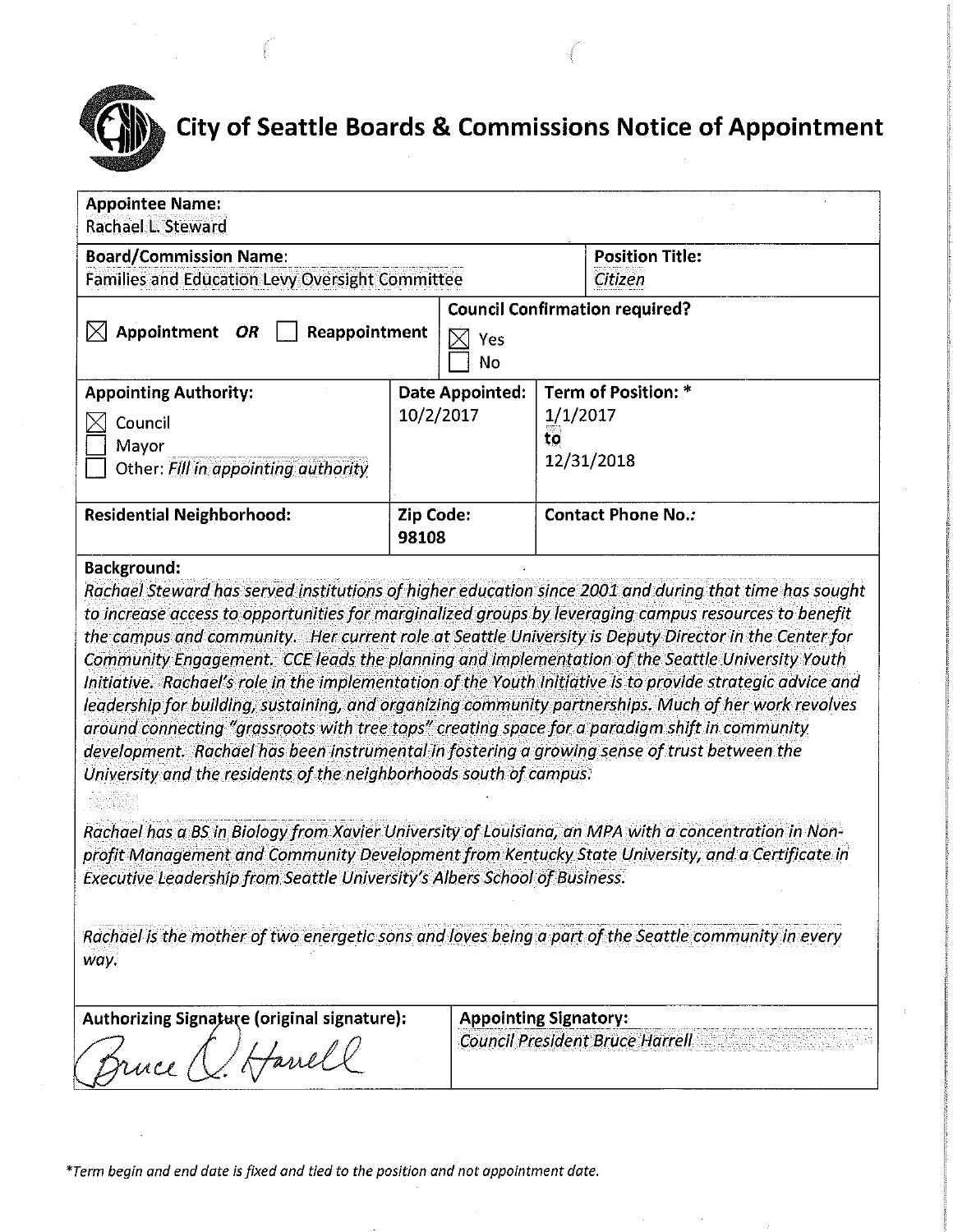# **RACHAEL L. STEWARD**



#### PROFILE

- A passionate leader for excellence and equity in education and community development
- Values driven leader that creates the environment for progress and excellence while utilizing the assets of every team member
- Develops a collaborative culture of inclusivity and continuous learning
- Energetic and effective public speaker
- A connector

#### PROFESSIONAL EXPERIENCE

| October 2010 to | <b>Deputy Director, Center for Community Engagement</b> |             |
|-----------------|---------------------------------------------------------|-------------|
| Present         | <b>Seattle University</b>                               | Seattle, WA |

- Facilitates a collective impact strategy for Seattle University Youth Initiative (SUYI)
- Leads SU's partnership in the Education Collaborative for the Choice Neighborhood grant o Manages sub-contracts with education partners
- Key advisor to Center executive director
- Developed and cultivates a culture of invitation for collaborative and strategic partnerships
- Identifies and ensures shared professional development for collective impact partners and internal staff.
- Created and fosters a culture of alignment in methodology for implementation and philosophy for community and campus engagement
- Improves institutional data capacity and literacy in the on-boarding and management of data and evaluation staff
- Integrates data and community trends to inform strategic partnership and program development. These strategies feed into larger efforts such as the Yesler Community Collaborative.
- Communicates effectively across sectors, articulating issues and opportunities that influence community and university decision-makers.
- Advises on \$2.1M budget
- Engages Advisory Board in strategic development and expansion of Initiative
- Supports fund development efforts
- Leads staff development efforts in hiring, training and organizational development updates

| April 2006 to  |
|----------------|
| September 2009 |

#### **Program Director, STEM Enrichment Programs**

## September 2009

### **Kentucky State University Frankfort, KY**

- Designed problem-based learning curriculum for hands-on engagement,  $6-10^{th}$  grades
- Identified hands-on, critical thinking technology and science based activities led by master science teachers
- Created and implemented behavior management systems to ensure respectful and inclusive learning environments
- Identified and recruited STEM instructors for effective instruction and leadership development of college students.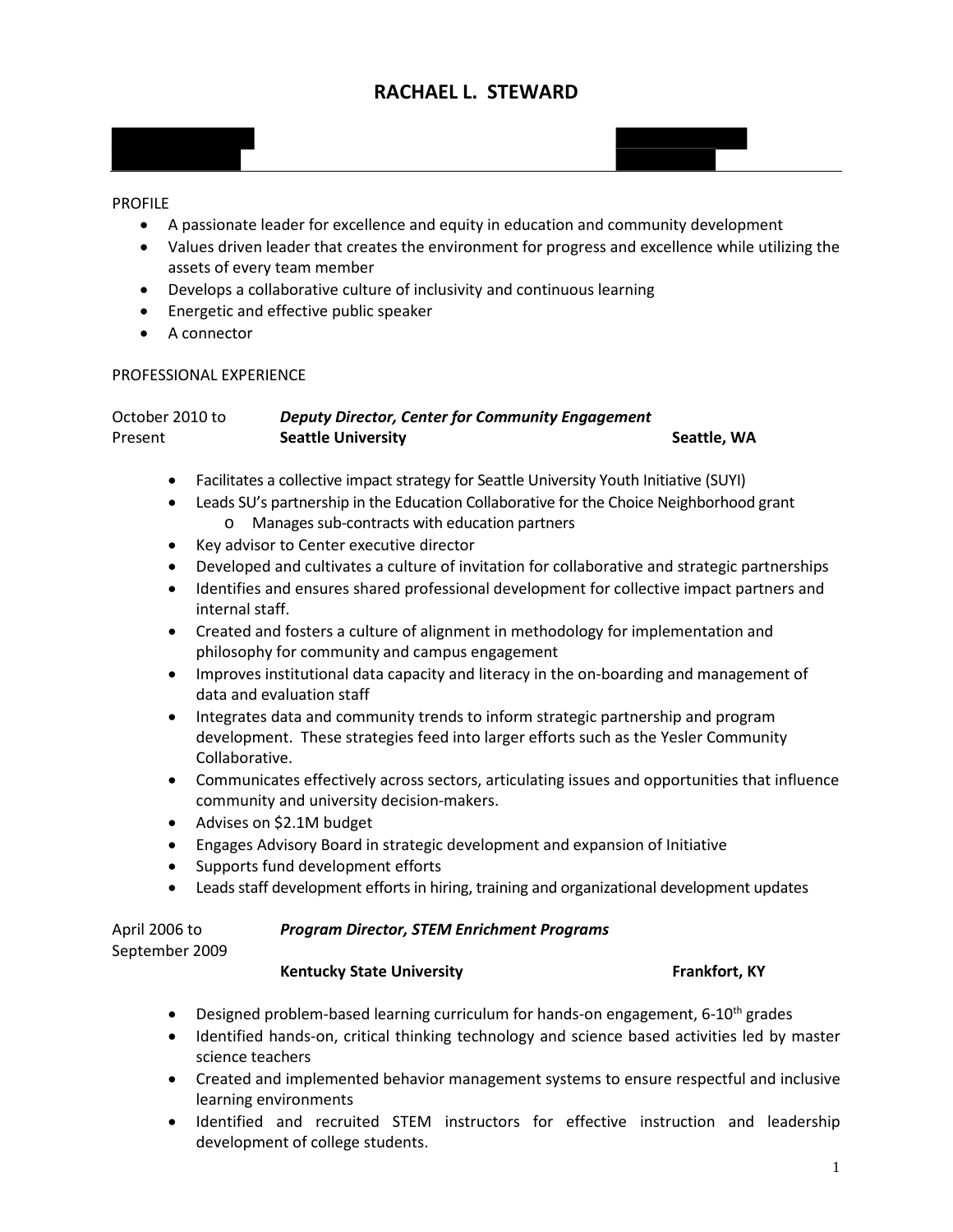- Managed program budgets of \$175k
- Ensured compliance with state and federal funding guidelines
- Recruited master level science and technology teachers from within and outside of Kentucky state
- Managed training and continuous development of staff for risk management.
	- Ensured staff receive 6 hours of professionalism, adolescent development and conflict resolution training
- Created and maintained effective communication systems for a staff of 25 individuals to function as a team
- Advisor for Minorities in Agriculture, Natural Resources, and Related Sciences (MANRRS)
- Facilitated student professional development activities, workshops, and travel
- Developed and maintained relationships with potential internship and post-graduation sites
- Coached organization members for scientific research presentation competitions (MANRRS:  $2<sup>nd</sup>$  place winner 2008,  $2<sup>nd</sup>$  place winner 2009) (ARD:  $1<sup>st</sup>$  place winner 2009)

| August 2005<br>to December 2005 | <b>Interim Director, Office of Multicultural Affairs</b><br><b>Eastern Oregon University</b> | La Grande, OR |
|---------------------------------|----------------------------------------------------------------------------------------------|---------------|
|                                 |                                                                                              |               |

- Created a safe space and leadership opportunities for minoritzed students by developing community-building programming and advocating for non-inclusive policy revisions
- Founded EOU College Chapter of NAACP
- Collected data and monitored the recruitment, retention and graduation rates for university and OUS system for target students
- Maintained a productive relationship with the Confederated Tribes of the Umatilla Indian Reservation (CTUIR) and Sunridge Middle School, Pendelton School District
- Ensured completion of program goals as outlined by JUMP Grant from Department of Justice

| August 2004    | <b>Financial Aid Counselor, Office of Financial Aid</b> |               |
|----------------|---------------------------------------------------------|---------------|
| to August 2005 | <b>Eastern Oregon University</b>                        | La Grande, OR |

- Processed federal and state financial aid packages
- Coordinated and implemented Service to Country Scholarship
- Coordinated and implemented Foundation Scholarships (Approximately 25 foundation awards)

| <b>July 2002</b> | <b>Senior Program Coordinator, Office of Service Learning</b> |                        |
|------------------|---------------------------------------------------------------|------------------------|
| to July 2004     | <b>Tulane University</b>                                      | <b>New Orleans, LA</b> |

- Developed community partnerships and assisted community partners in developing service learning positions
- Represented Tulane University in matters dealing with education, ensuring that Tulane students have access to educational facilities across the city
- Assured program visibility to community organizations (brochures/handbooks)
- Developed and organized comprehensive orientation and training sessions
- Facilitated student Reflection Sessions
- Advised faculty on course refinement for deep and engaged learning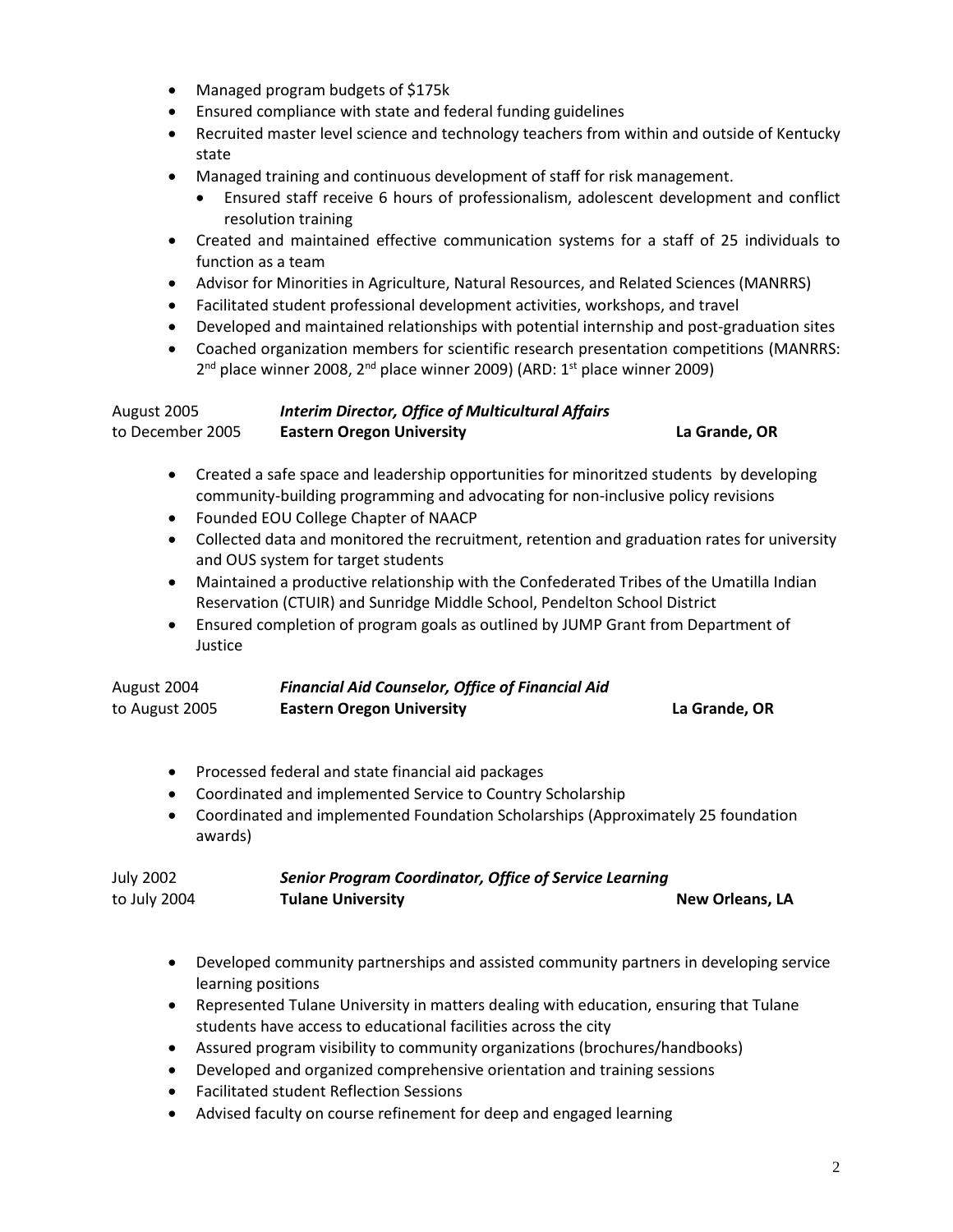- Worked extensively with Teacher Preparation and Certification Program to further develop programming and state certification
- Assisted with Learn and Serve America consortium activities
- Shared knowledge and provided on-going support throughout the year to two sub-grantee institutions

#### **GRANT MANAGEMENT**

#### **Choice Neighborhood**

Awarded by Department of Housing and Urban Development, Seattle Housing Authority \$1.7 million 2011-2019

#### **Jumpstart for Children**

Awarded by Jumpstart for Children \$65,000/yr 2010-2017

#### **Summer Transportation Institute**

Awarded by Federal Highway Administration, Kentucky Transportation Cabinet \$60,000 2007 \$85,000 2008 \$60,000 2009

#### **Pathways and Access to Careers in Technology**

Environmental Education Center Mini-Grant, National Science Foundation \$2500 2009

EDUCATION **Certificate in Dual-Capacity Building Family Engagement** Graduate School of Education Harvard University, Cambridge, MA **Certificate in Executive Leadership** Albers School of Business Seattle University, Seattle, WA **Masters of Public Administration Specialization: Non-profit Management and Community Development**  Kentucky State University, Frankfort, KY **Bachelors of Science- Biology**

Xavier University of Louisiana, New Orleans, LA

#### PROFESSIONAL SERVICE and ORGANIZATIONAL MEMBERSHIP

| <b>Black Community Impact Alliance Member</b>                      | 2015-Present |  |  |  |  |  |  |
|--------------------------------------------------------------------|--------------|--|--|--|--|--|--|
| Capitol Hill Housing Community Development Committee               | 2016-Present |  |  |  |  |  |  |
| Meredith Mathews E. Madison YMCA Board Member                      | 2011-2017    |  |  |  |  |  |  |
| <b>4C Coalition Board Member</b>                                   | 2012-2013    |  |  |  |  |  |  |
| National Association for the Advancement of Colored People (NAACP) |              |  |  |  |  |  |  |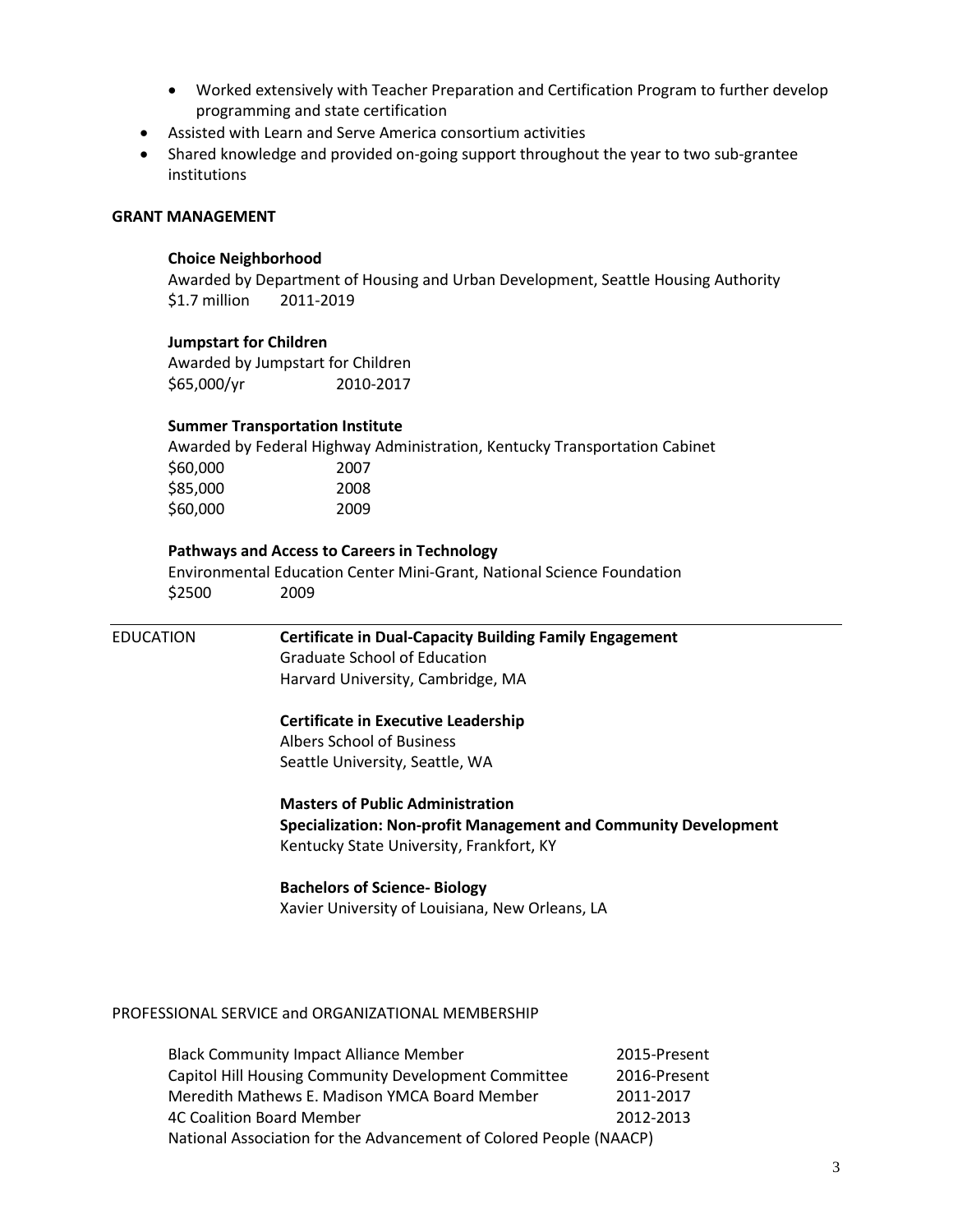### **RACHAEL L. STEWARD** SEATTLE UNIVERSITY, SEATTLE, WA

Rachael Steward has served institutions of higher education since 2001 and during that time has sought to increase access to opportunities for marginalized groups by leveraging campus resources to benefit the campus and community. Her current role at Seattle University is Deputy Director in the Center for Community Engagement. CCE leads the planning and implementation of the Seattle University Youth Initiative. Rachael's role in the implementation of the Youth Initiative is to provide strategic advice and leadership for building, sustaining, and organizing community partnerships. Much of her work revolves around connecting "grassroots with tree tops" creating space for a paradigm shift in community development. Rachael has been instrumental in fostering a growing sense of trust between the University and the residents of the neighborhoods south of campus.

Rachael has a BS in Biology from Xavier University of Louisiana, an MPA with a concentration in Non-profit Management and Community Development from Kentucky State University, and a Certificate in Executive Leadership from Seattle University's Albers School of Business.

Rachael is the mother of two energetic sons and loves being a part of the Seattle community in every way.